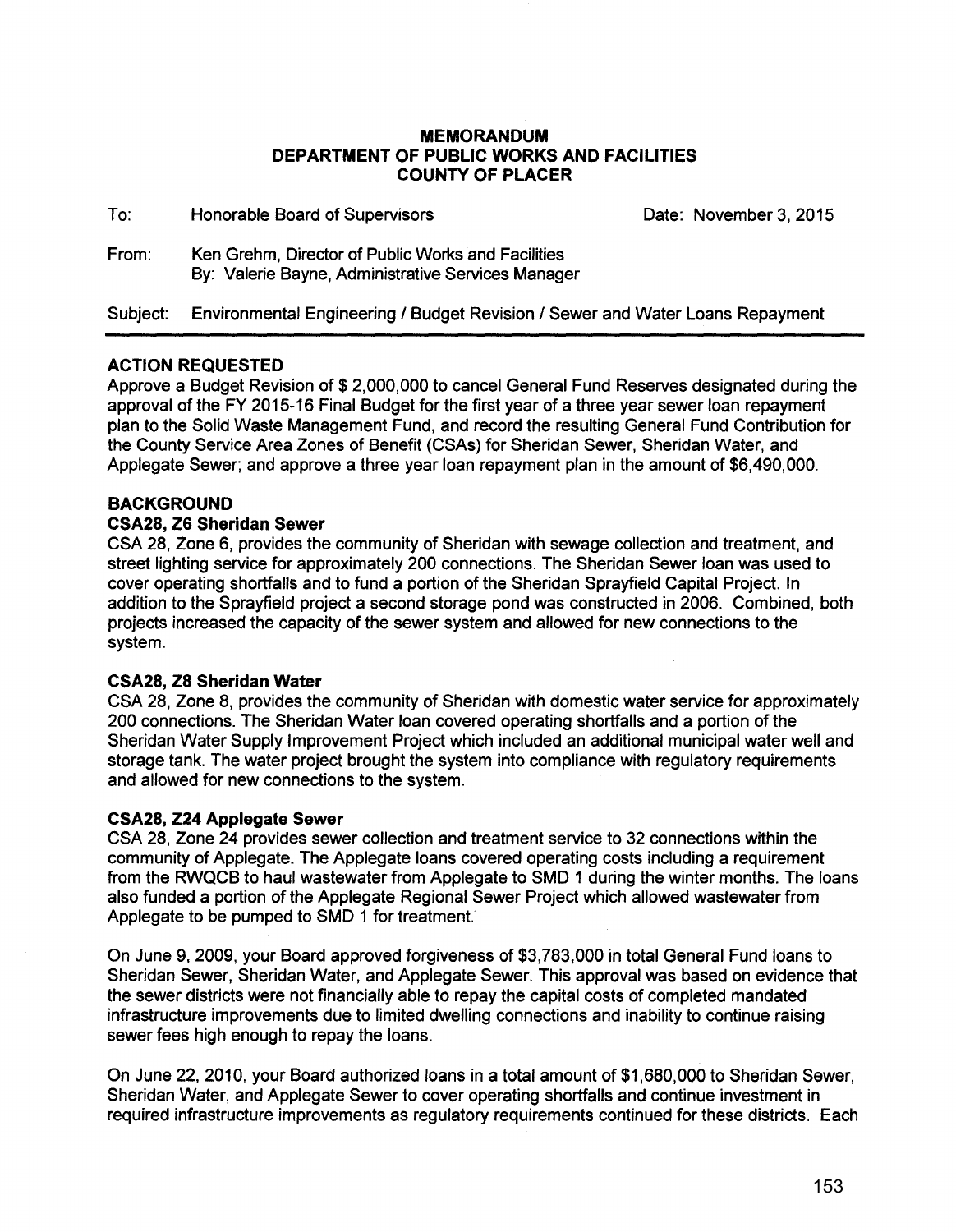of these districts remained small, financially challenged districts that needed to comply with State and Federal regulations without the ability to pay for the projects. The loans approved by the Board were made from the Solid Waste Management Fund (SWMF), with interest payments by the General Fund, and repayment of principal due within ten years of loan approval (June 2020). The ability for these districts to repay these loans was anticipated to include the General Fund, and/or other local, state or federal sources.

On April 10, 2012, your Board authorized two additional loans in a total amount of \$4,900,000 to Applegate Sewer to fund operating shortfalls (\$300,000) and the unfunded component of the Applegate Regional Sewer Project (\$4,600,000). Again, the districts were anticipated to be able to fund repayment of these loans. The loans were also made from the Solid Waste Management Fund, with interest payments by the General Fund, and repayment of principal due within ten years of loan approval (April 2012).

Over the last four years, the General Fund has made an annual contribution of approximately \$65,000 to the Applegate Sewer district for its interest obligation to the SWMF, and no principal payments have been made. Leveraging opportunities for external funding were explored during the regionalization of the Applegate Sewer project, and during the Sheridan Sewer and Water projects. Though staff at the Department of Public Works and Facilities and the County Executive Office analyzed possible state and federal funding solutions, none were identified and can no longer be pursued due to the formal completion of the projects.

The following is a breakdown of each CSA's current loan obligation as of November 3, 2015:

| <b>Total Loan Obligation to SWMF</b> | \$6,490,000 |
|--------------------------------------|-------------|
| <b>CSA28, Z24 Applegate Sewer</b>    | \$5,160,000 |
| CSA28, Z8 Sheridan Water             | \$960,000   |
| <b>CSA28, Z6 Sheridan Sewer</b>      | \$ 370,000  |

On September 15, 2015, as part of the FY 2015-16 Final Budget approval, your Board approved a General Fund Reserve set-aside of \$2,000,000 as part of a first year repayment plan for the current sewer loan obligations. This approval was based on the analysis and recommendation provided by the County Executive Office based on the inability of these three districts to repay the principal portion of their loan obligations. Therefore, it is recommended the General Fund repay the Solid Waste Fund in full as follows:

| <b>District</b>                | FY 2015-16   | FY 2016-17     | FY 2017-18 |              |  |  |
|--------------------------------|--------------|----------------|------------|--------------|--|--|
| CSA28, Z6 Sheridan Sewer       | 114,021.00   | 127,989.00     | \$         | 127,989.00   |  |  |
| CSA28, Z8 Sheridan Water       | 295,840.00   | 332,080.00     | S          | 332,080.00   |  |  |
| CSA28, Z24 Applegate Sewer     | 1,590,139.00 | \$1,784,931.00 | S.         | 1,784,931.00 |  |  |
| <b>Total Principal Payment</b> | 2,000,000.00 | \$2,245,000.00 |            | 2,245,000.00 |  |  |

# **Three Year Repayment Total: \$6,490,000**

The three year repayment plan is included in the five-year fiscal model provided regularly by the County Executive Office to the Board, and approval of this repayment plan will not impact the Board's ability to make annual budgetary decisions on General Fund priorities in lieu of these annual loan payments. Repayment of these sewer loans will avoid unnecessary interest payments on principal amounts that are not anticipated to be paid by other means. The mandated infrastructure improvements for Sheridan Sewer, Sheridan Water, and Applegate Sewer are now complete and future loan requests or obligations are no longer required for these purposes.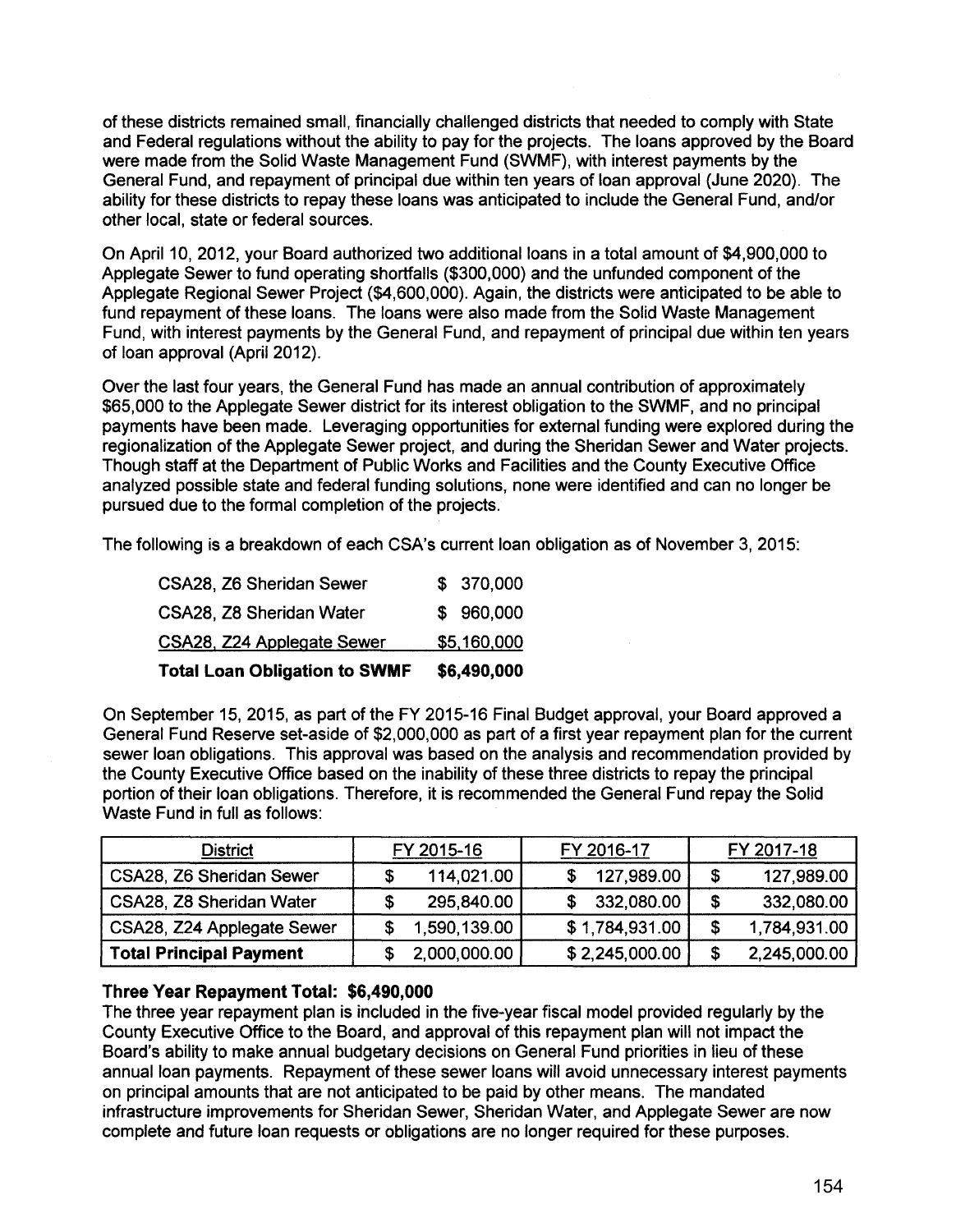### **ENVIRONMENTAL CLEARANCE**

Approval of this action is not a project as defined in the California Environmental Quality Act.

### **FISCAL IMPACT**

If approved, the Budget Revision will utilize the \$2,000,000 set-aside in reserves during the FY 2015-16 Final Budget approval for this purpose, and repay year one of three of the loan repayment plan in the Solid Waste Management Fund, via the County Service Area Enterprise Funds of Sheridan Sewer, Sheridan Water, and Applegate Sewer. Future payments for year two and three will be recommended in the proposed budgets for each fiscal year in the appropriate accounts, and those future year payments are subject to approval of the annual proposed budget process. Interest payments will continue to be due by the General Fund until this obligation is paid in full.

Attachment 1 - Budget Revision